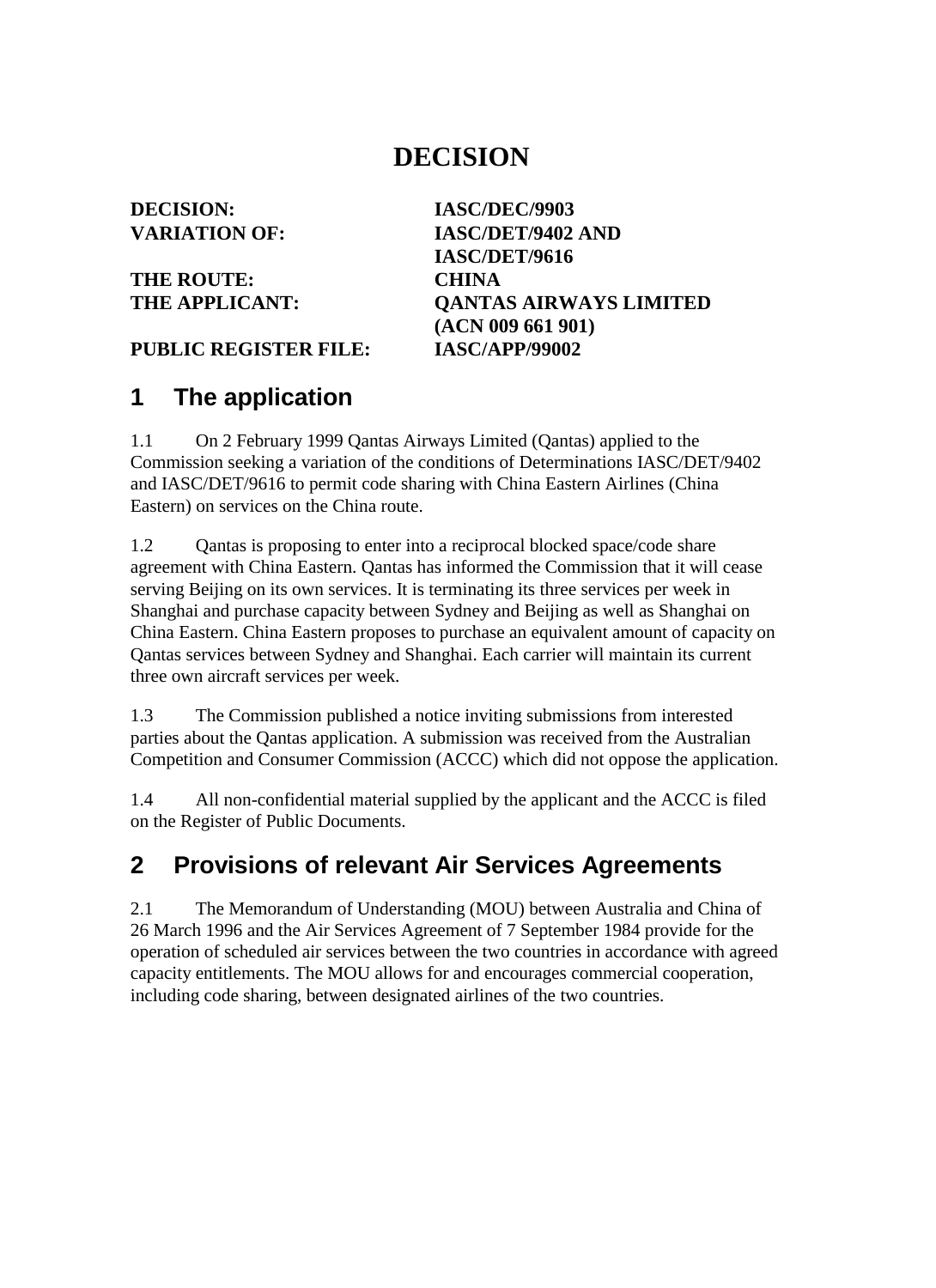## **3 Applicant's proposal and claims**

3.1 Qantas has supplied the Commission with a copy of the proposed code share agreement with China Eastern, 3 March 1999 draft, (the codeshare agreement) on a commercial-in-confidence basis. A summary of the draft of the agreement was included in Qantas' application and is on the Register of Public Documents.

3.2 The proposed code share involves an exchange of a fixed amount of capacity between Qantas and China Eastern. From 28 March 1999, Qantas proposes to purchase 96 seats each way each week on China Eastern services between Sydney and both Shanghai and Beijing, while China Eastern will purchase 105 seats each way each week on Qantas services between Sydney and Shanghai. Qantas has submitted that as the proposed exchange involves an approximately equal exchange of available seat kilometres, there will be no monetary settlement between the code share partners.

3.3 Qantas is seeking the flexibility to increase the number of seats exchanged to 180 each way each week, and to allow the number of frequencies on which it code shares with China Eastern to be increased beyond three a week, so long as the maximum number of seats per week does not exceed 180.

3.4 Qantas submits that despite steady growth in the origin/destination market between Australia and China, a reduction in its own services from four to three per week and the withdrawal of Ansett International and China Southern Airlines, it has not been able to meet its financial targets. This has been supported by confidential details of Qantas' financial performance on the route which have been supplied to the Commission.

3.5 Qantas has already announced that it is ceasing own operations to Beijing from 28 March 1999. While Qantas submits that this decision will significantly reduce its operating costs, it has not linked this to approval of the code share.

### **4 Other submissions**

### **ACCC**

4.1 In accordance with the Memorandum of Understanding between the Commission and the ACCC, implemented to minimise duplication between the two bodies, the Commission sought the ACCC's view on the code share proposal.

4.2 While the ACCC does not oppose the application, it has made a number of comments:

> • based on the figures submitted by Qantas, it is likely that seat factors on direct services would increase to very high levels and that this would lead to a greater number of passengers travelling on indirect services. Alternatively, an increase in seat factors could lead to Qantas and China Eastern increasing the number of direct services. In light of the latter possibility, the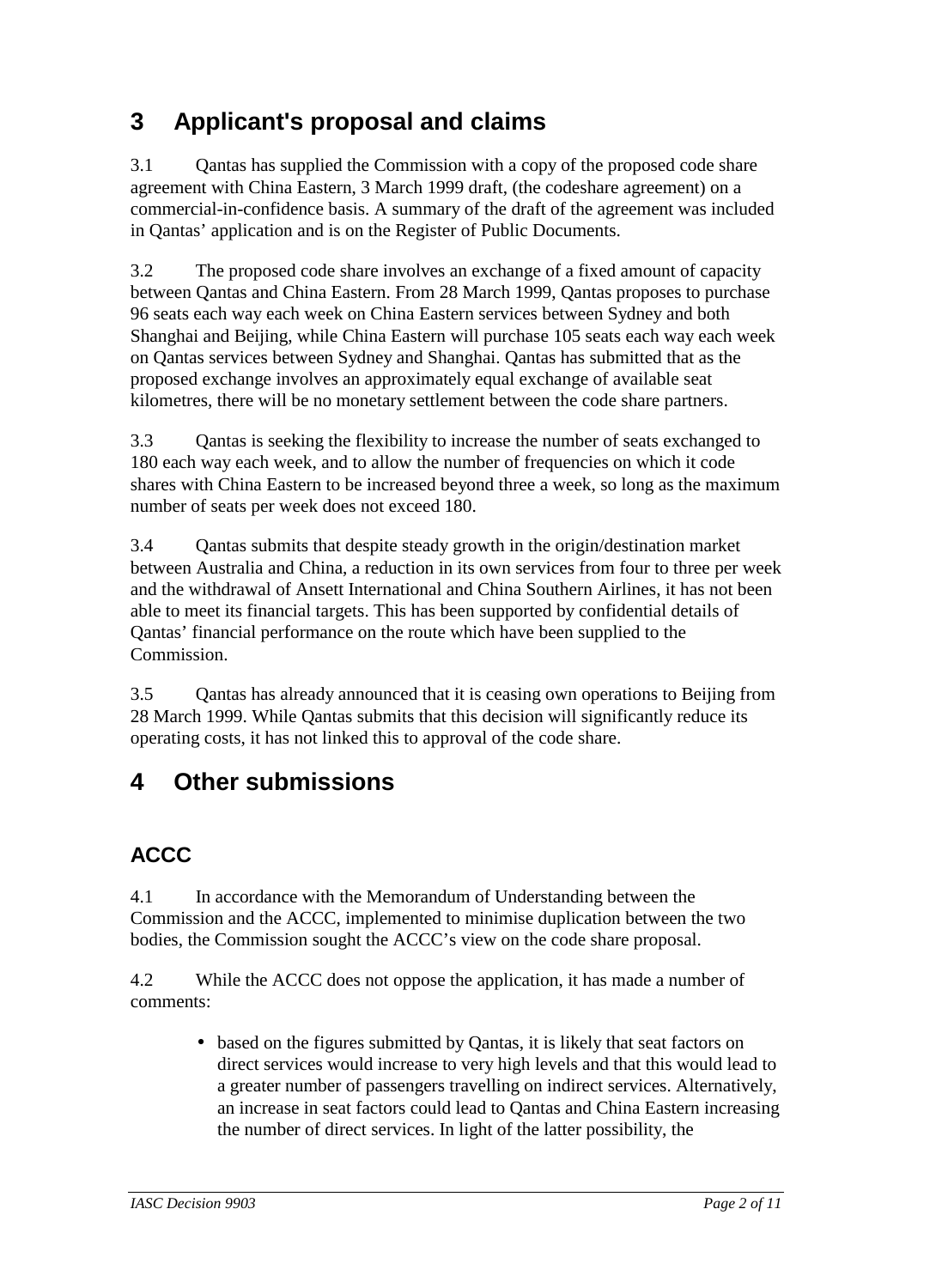Commission may wish to withhold approval for the flexibility to increase code share seats sought by Qantas;

- the main indirect route to Shanghai is via Hong Kong using Cathay Pacific/Dragonair. As Cathay Pacific is now an alliance partner of Qantas in **one**world, the Commission may wish to take this into consideration when assessing the potential for sixth freedom carriers to provide a strong competitive force. Given the capacity restrictions to Hong Kong, there are few opportunities for Ansett International to increase its interline connections over Hong Kong and this may ultimately impact on Ansett International's ability to re-enter the China market; and
- the six services are spread over five days rather than six and the public benefit might be better served if the proposed code share operated on different days.

4.3 As a general comment on code share operations, the ACCC has raised concerns about the level of consumer awareness. It has suggested the commissioning of an IASC approved survey by the airlines of passengers, or alternatively, that the airlines be asked to demonstrate the effectiveness of their compliance with the IASC's condition that passengers be informed about code share operations at the time of booking.

## **5 Characteristics of the Australia - China route**

5.1 Currently, Qantas is operating three services a week between Sydney and Beijing via Shanghai. China Eastern is operating three services a week on the same routing and Air China is operating four services a week on routes involving Beijing, Shanghai, Guangzhou and Melbourne and Sydney.

5.2 In the year ended 30 November 1998, traffic on the Australia - China route totalled approximately 360,400 passenger movements. Of these passenger movements 55.7% were passengers with a destination of either Australia or China, travelling directly between the two countries (direct traffic). A total of 36.6% of movements involved passengers travelling indirectly between the two countries (indirect traffic). The remaining 7.7% of the movements involved passengers travelling directly between Australia and China to and from countries beyond China or Australia (beyond traffic).

5.3 Overall traffic between Australia and China grew by 22.9% in the year ending November 1998. Direct traffic grew by 61.0%, indirect traffic declined in absolute terms and beyond traffic grew strongly, albeit from a small base.

5.4 Details of the passenger movements on the route between the years ended 30 November 1995 and 30 November 1998 are summarised below.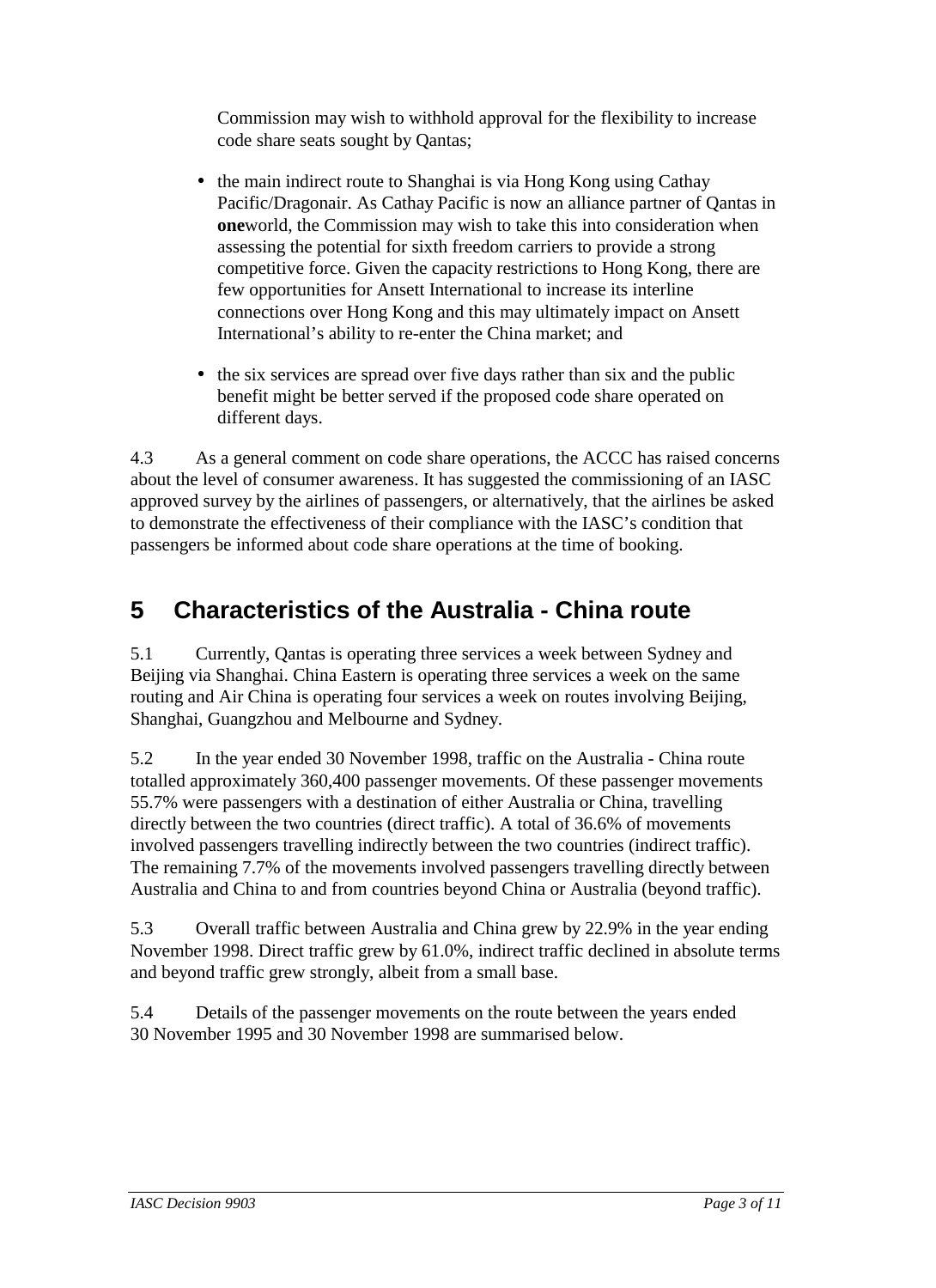|                                       | Year ended November |                       |                        |                       |             | Compound<br>annual   |
|---------------------------------------|---------------------|-----------------------|------------------------|-----------------------|-------------|----------------------|
| Traffic<br>category                   | 1995                | 1996                  | 1997                   | 1998                  |             | growth rate<br>95-98 |
| Direct traffic<br>(Annual % change)   | 48,100              | 76,200<br>$(+58.4%)$  | 139,400<br>$(+82.9%)$  | 200,600<br>$(+43.9%)$ | (55.7%)     | 61.0%                |
| Indirect traffic<br>(Annual % change) | 140,700             | 153,200<br>$(+8.9\%)$ | 134,100<br>$(-12.5%)$  | 132,000<br>$(-1.6%)$  | (36.6%)     | $-2.1\%$             |
| Beyond traffic<br>(Annual % change)   | 5,200               | 7,300<br>$(+40.4\%)$  | 17,500<br>$(+139.7%)$  | 27,700<br>$(+58.3%)$  | $(7.7\%)$   | 74.6%                |
| Total traffic<br>(Annual % change)    | 194,000             | 236,700<br>(+22.0%)   | 291,100<br>$(+23.0\%)$ | 360,400<br>$(+23.8%)$ | $(100.0\%)$ | 22.9%                |

#### **Table 1: Australia - China Passenger Movements for years ended 30 November 1995 to 30 November 1998**

*Note: Data in this table have been derived from information supplied by the Australian Bureau of Statistics and include both scheduled and charter traffic. Figures may not add to totals due to rounding.*

5.5 In the year ended 30 November 1998, Australian residents comprised 51.1% of the combined direct and indirect passenger traffic. Australians visiting China did so for holiday (35.3%), business (27.0%) or visiting friends and relatives (25.7%). In the same year, Chinese visitors travelled to Australia for business (33.6%), holiday (23.0%) or visiting friends and relatives (17.7%).

5.6 While growth in the China market has been strong in recent years, the latest traffic data from ABS indicate that during 1998 direct and indirect traffic growth slowed to 9.8% in September, 3.5% in October and declined by 6.9% in November. This compares with double digit growth for each of these months during 1997.

5.7 Confidential data available to the Commission indicate that in general fares have declined substantially between 1995 and 1999.

*5.8* Qantas has achieved reasonably high average load factors on the route and the withdrawal of Ansett and China Southern is likely to sustain those load factors. Reductions in the growth of the market appear to be matched by reductions in capacity.

## **6 Legislative framework**

6.1 The legislative framework for varying determinations made under the *International Air Services Commission Act 1992* (the Act) provides that carriers to whom a determination allocates capacity may, at any time, apply to the Commission, under section 21 of the Act, for the determination to be varied. Under section 24(1), the Commission must make a decision either confirming the determination or varying the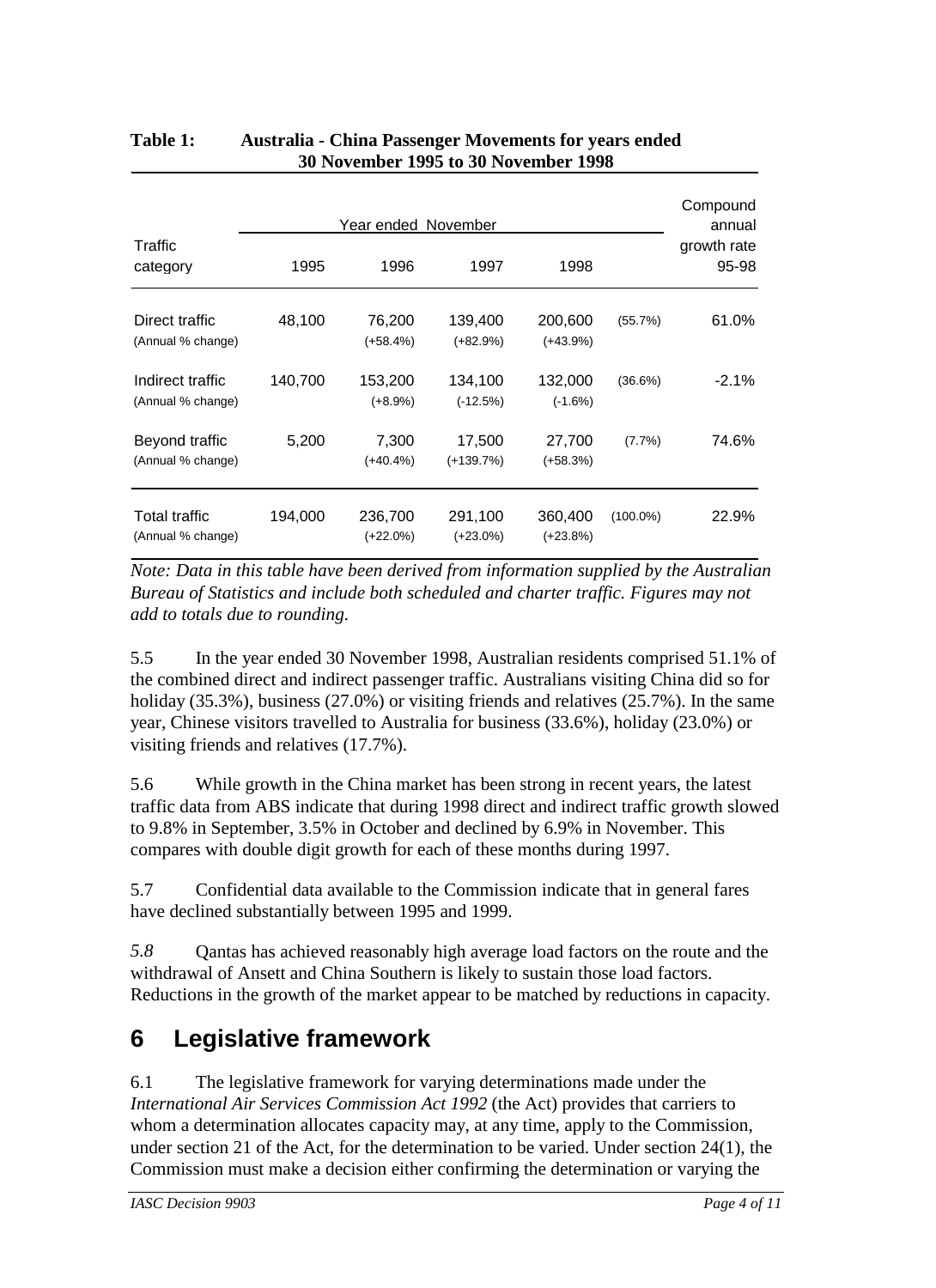determination as requested in the application.

6.2 Under section 24(2), the Commission must not make a decision varying the determination in a way that varies, or has the effect of varying, an allocation of capacity unless the Commission is satisfied that the allocation, as so varied, would be of benefit to the public.

6.3 In exercising its powers, the Commission must take account of the objects of the Act as set out in section 3 and of the requirement of section  $6(3)(b)$  that the Commission have regard to Australia's international obligations concerning the operation of international air services.

6.4 Section 6(3)(a) also requires the Commission to comply with policy statements made by the Minister under section 11. The current Policy Statement dated 23 April 1997, as amended on 9 March 1999, includes criteria to be applied by the Commission in assessing the benefit to the public of allocations of capacity and of variations to existing determinations.

6.5 A carrier cannot use allocated capacity by providing services jointly with any other carrier without the prior approval of the Commission. The Act, as amended with effect from 25 January 1999, defines "joint international air services" as including, but not limited to, code sharing, blocked space arrangements, joint pricing, revenue and cost sharing, revenue and cost pooling, or the sale of capacity to another airline.

## **7 Commission's assessment**

7.1 The Commission will normally determine whether or not an application to code share should be approved utilising the public benefit criteria contained in paragraph 5 of the Policy Statement. This is consistent with the objects set out in section 3 of the Act.

7.2 The Commission's task is to determine whether the Determinations, as varied, would be of benefit to the public. This means that the Commission should decide whether, following the proposed variations, there would at least be the same level of public benefits as before the variations. If not then the application should be rejected. The Commission does not see this as requiring a finding that the variations themselves result in increased benefits.

7.3 However, the Commission must make its assessment having regard to the practical realities of the market in which the applicant is operating and the state of the market at the time that it is making its decision.

7.4 This means that in this case the Commission must compare the position as it exists without approval of this application with the position if the application were approved. There are two relevant factors in this regard:

- Qantas has previously announced its decision to discontinue own aircraft services to Beijing from 28 March 1999; and
- Qantas has submitted that it has so far been unable to meet its financial targets on the route.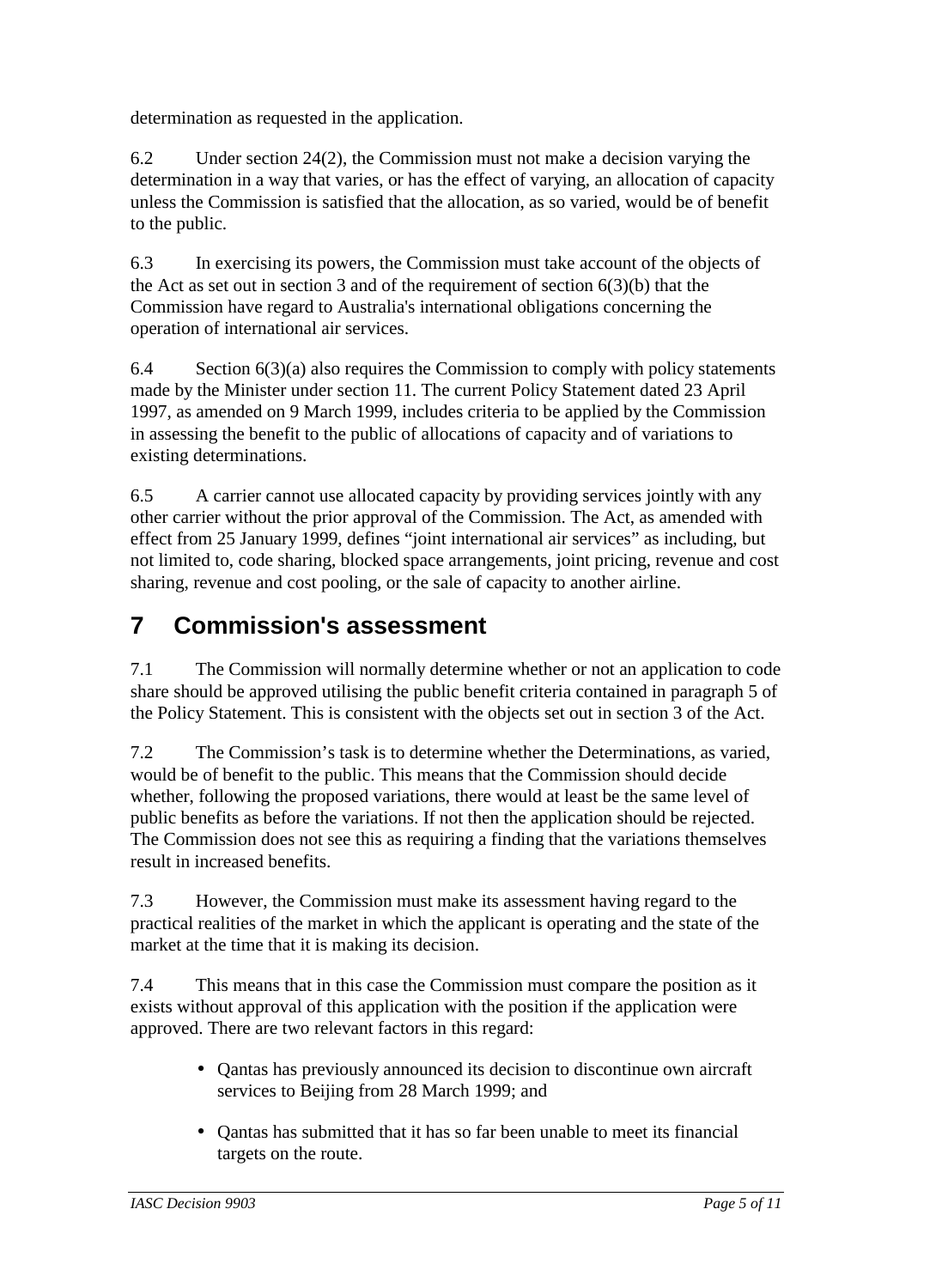7.5 The Commission accepts that the previously announced decision to discontinue own aircraft services to Beijing from 28 March 1999 was made on the basis of sound commercial considerations.

7.6 The Commission has considered Qantas' claims concerning its financial performance on the route. Although Table 1 indicates strong traffic growth, as noted in paras 5.6 - 5.8, growth has declined markedly and yields are weak.

7.7 Although the task of the Commission is to determine the overall effect of the proposal in terms of public benefit, it is convenient to set out the Commission's consideration of public benefit using the structure of paragraph 5 of the Policy Statement. In practice, each element of public benefit impacts on the others and cannot be neatly compartmentalised.

## **Public benefits**

#### *Tourism Benefits*

*The extent to which proposals will promote tourism to and within Australia. The Commission should have regard to:*

- *the level of promotion, market development and investment proposed by each of the applicants; and*
- *route service possibilities to and from points beyond the Australian gateway(s) or beyond the foreign gateway(s).*

7.8 In support of its application Qantas has provided evidence demonstrating that, while Chinese origin traffic continues to grow strongly, yields remain low. Qantas submits that this is due to strong competition from direct and indirect operators and keen pricing available to alternative destinations. Qantas maintains that the code share will enable Qantas and China Eastern to more effectively sell Australia as a tourist destination as each of them will be marketing six services a week.

7.9 The practical effect of the proposal on tourists from Shanghai to Australia is that they will have a wider spread of frequencies at lower excursion fares. This is because the proposal allows those choosing either airline to undertake return travel on a choice of 5 days a week whereas if the proposal were not approved they would be constrained to 3 days a week at the lower fare.

7.10 The practical effect of the proposal on tourists from Beijing to Australia, Qantas having withdrawn its own services from the route, is that they will have the choice of a Qantas ticket at prevailing excursion fares.

7.11 The Commission is aware that the extent to which these benefits will be realised by tourists in the future will be dependent upon the degree to which competitive fares remain at or near current levels.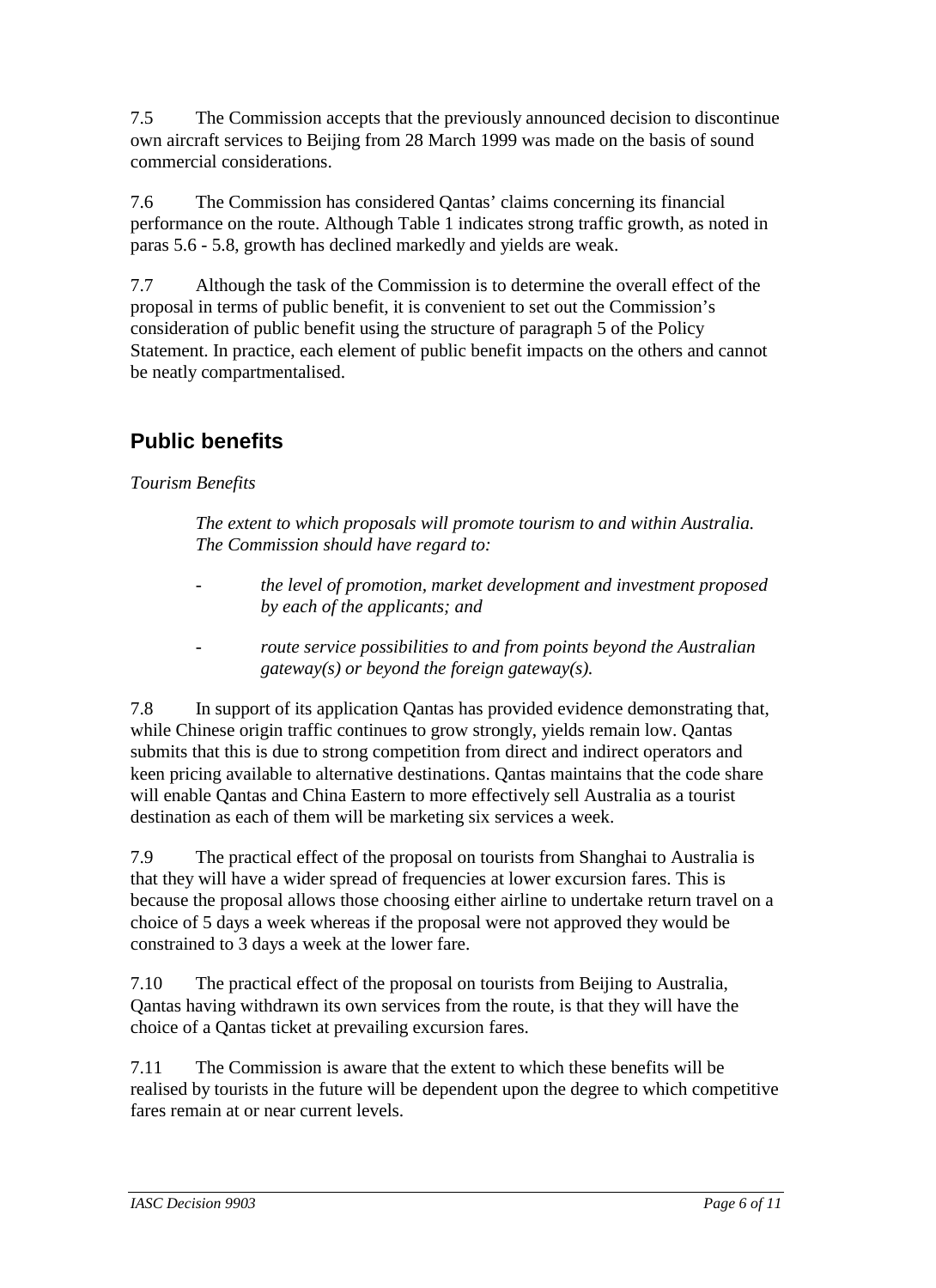7.12 The Commission considers that although there will be no increase in actual services operated, there is likely to be a small benefit to tourism through each of Qantas and China Eastern being able to market six services a week instead of three.

#### *Consumer Benefits*

*The extent to which proposals will maximise benefits to Australian consumers. The Commission should have regard to:*

- *the degree of choice (including, for example, choice of airport(s), seat availability, range of product);*
- *efficiencies achieved as reflected in lower tariffs and improved standard of services;*
- *the stimulation of innovation on the part of incumbent carriers; and*
- *route service possibilities to and from points beyond the Australian gateway(s) or beyond the foreign gateway(s).*

7.13 Qantas submits that Australian business travellers will have direct access to the primary business destination, Shanghai, on six services per week and code share access on three services per week to Beijing. In addition, Qantas frequent flyers will earn points on the Qantas code share services operated by China Eastern.

7.14 The increased choice available to Australian travellers on lower excursion fares will be of benefit provided each airline continues to price its fares independently and competitively.

7.15 The Commission concludes that, as the proposed code share will result in a wider spread of services being offered by the airlines over the week, there will be a small increase in consumer benefits, provided that code share passengers are aware of the airline/s on which they will be travelling.

#### *Trade Benefits*

*The extent to which proposals will promote international trade. The Commission should have regard to:*

- *the availability of frequent, low cost, reliable freight services for Australian exporters and importers.*
- 7.16 The proposed code share arrangements do not encompass freight capacity.

#### *Competition Benefits*

*The extent to which proposals will contribute to the development of a competitive environment for the provision of international air services. The Commission should have regard to:*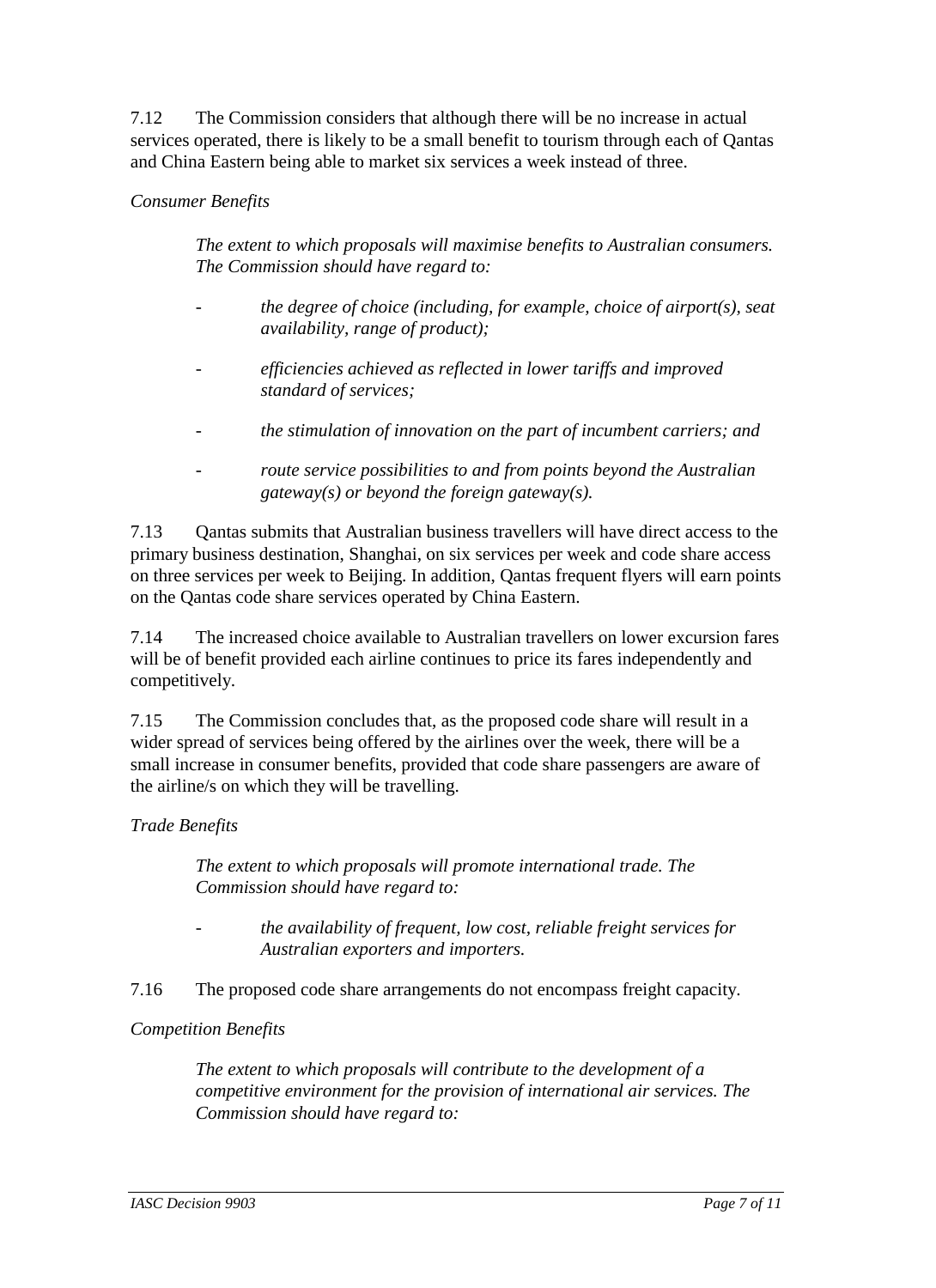- *the need to develop strong Australian carriers capable of competing effectively with one another and the airlines of foreign countries;*
- *the number of Australian carriers using capacity on a particular route and the existing distribution of capacity.*
- *the extent to which applications are proposing to provide capacity on aircraft they will operate themselves as, in the long term, operation of capacity on own aircraft is likely to result in more competitive outcomes;*
- *the provisions of any commercial agreement between an applicant and another airline affecting services on the route but only to the extent of determining comparative competition benefit between competing proposals;*
- *any determinations made by the Australian Competition and Consumer Commission or the Australian Competition Tribunal in relation to a carrier operating or proposing to operate on all or part of the route; and*
- *any decisions on notifications made by the Australian Competition and Consumer Commission in relation to a carrier operating or proposing to operate on all or part of the route.*

7.17 Qantas states that the code share partners will price and sell capacity, including all code share capacity, independently. It maintains that it will continue to compete with China Eastern, as well as with Air China and sixth freedom operators, such as Cathay Pacific/Dragonair, Thai Airways International and Singapore Airlines.

7.18 The ability to market additional services between Australia and China will enhance Qantas' ability to compete with those sixth freedom carriers offering daily connections from Sydney to both Shanghai and Beijing provided Qantas continues to price competitively.

7.19 The Commission considers that a limited fixed block space arrangement such as that proposed, with no exchange of revenue, is unlikely have a significant negative impact on competition.

#### *Industry Structure*

*The extent to which proposals will impact positively on the Australian aviation industry.*

7.20 Qantas submits that higher passenger loads as a result of the code share will improve the viability of its operations on the route and support its ability to expand services as market conditions improve.

7.21 The Commission is satisfied that the proposal will allow Qantas to concentrate on the higher yielding business market to and from Shanghai and to reduce its operating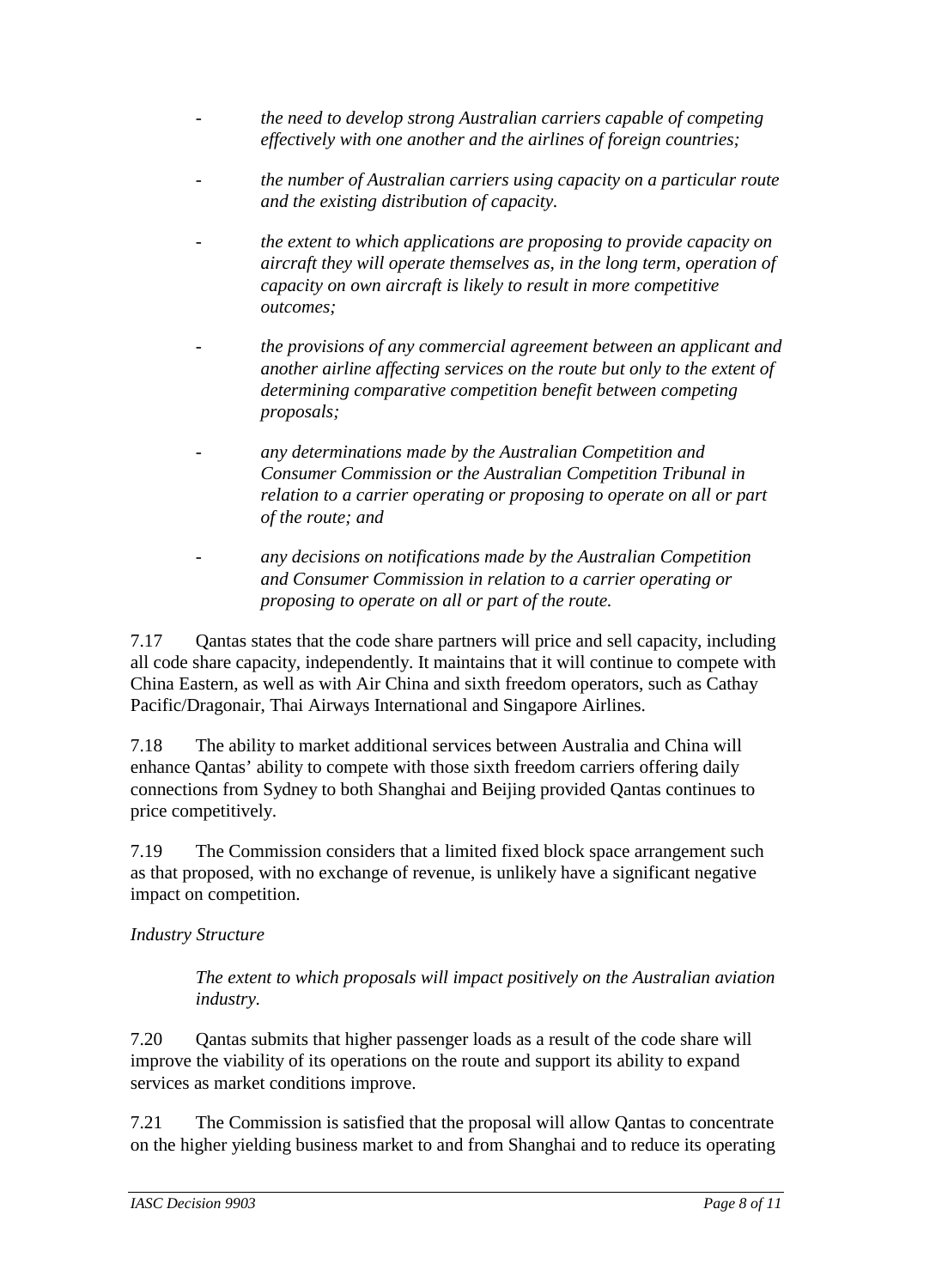costs. This should improve the viability of its operations on the route and to this extent the proposal will benefit the Australian aviation industry.

#### **Other matters**

7.22 The ACCC has expressed concern about seat factors rising to very high levels on the route. It has suggested that the Commission might withhold the approval sought by Qantas to increase code share seats to 180 each way each week.

7.23 If the flexibility sought by Qantas to increase the number of code share seats were to enable it to extend the code share across more services, then increasing the number of services should serve to lower seat factors on the route.

7.24 If, on the other hand, the code share partners use the flexibility to increase the extent of the seat exchange on existing services, the amount of capacity operated on the route will remain the same. There could be some increase in seat factors as a result of greater marketing opportunities available to the airlines as a result of the code share.

7.25 The ACCC commented on the proposed services being over five days instead of the potential of six days. The Commission agrees that it would be of greater benefit to the public to have the six services spread over six days. However, it is not for the Commission to dictate the schedule by which an airline should operate on a route. The Commission's role is to assess the airline's proposal against public interest criteria and approve or reject it.

7.26 Regarding the ACCC's general comment concerning consumer awareness , this is a matter that is relevant to all airlines involved in code sharing and not just one airline on a particular route. The Commission has a program for monitoring compliance with all conditions it imposes.

7.27 The Commission concludes that it should approve the code share, subject to certain conditions referred to below.

# **8 Role of the ACCC**

8.1 Nothing in the Commission's decision should be taken as indicating either approval or disapproval by the ACCC. The Commission's decision is made without prejudicing, in any way, possible future consideration by the ACCC of the code share agreement or operations under it.

## **9 Other Issues**

9.1 On 22 March 1999, Qantas provided the Commission with a draft copy of the proposed code share agreement. Qantas has undertaken to supply the Commission with a copy of the full finalised code share agreement as soon as possible.

9.2 The Commission would expect to receive a copy of the finalised code share agreement for approval prior to the commencement of code share services and will include a condition in its decision to that effect.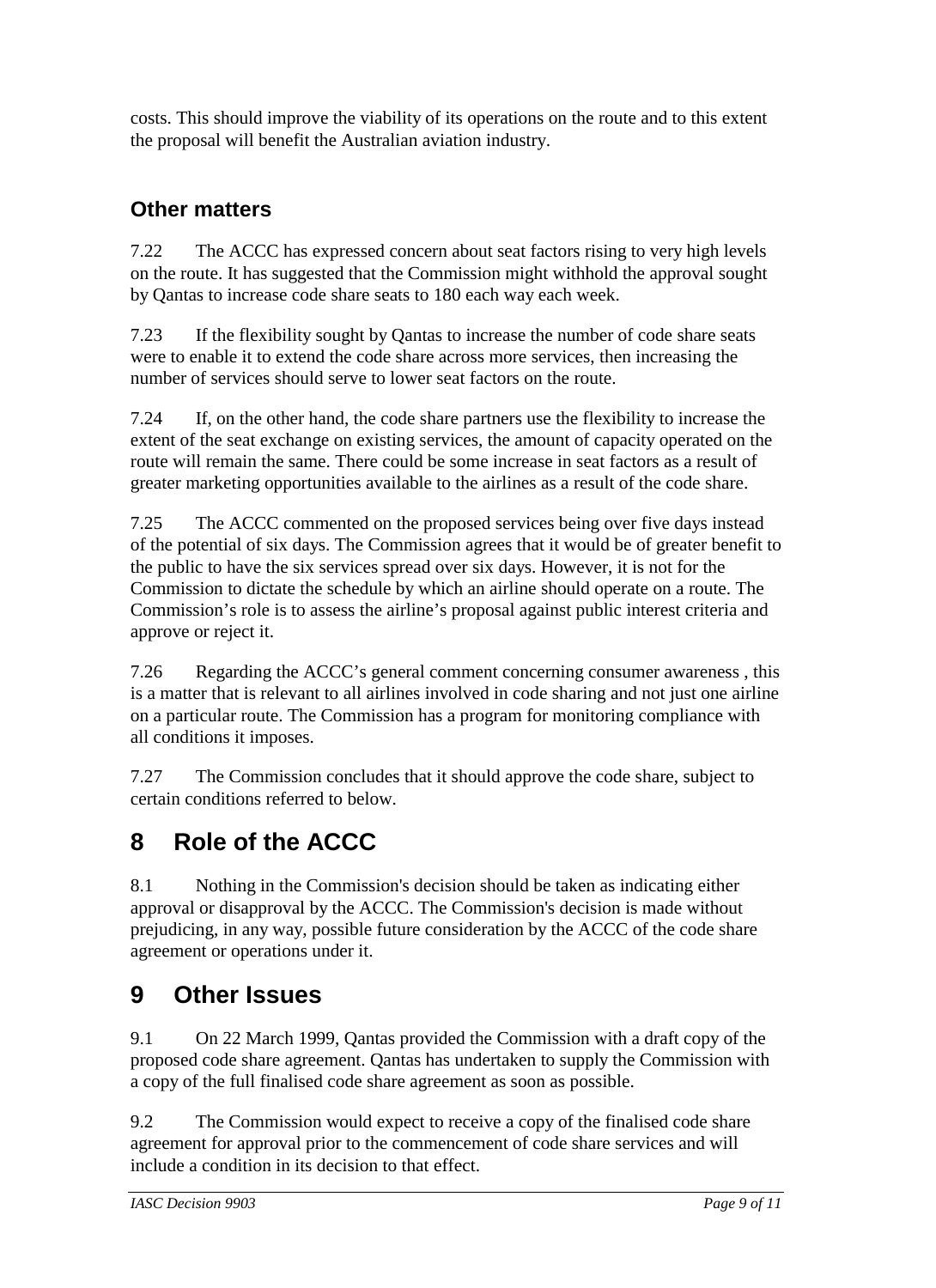9.3 When approving joint services, the Commission normally includes conditions that the Australian carrier must price and sell its services on the route independently, that it must not share or pool revenues and that it must take all reasonable steps to ensure that passengers are informed, at the time of seat reservation, of the carrier actually operating the flight. The Commission will include such conditions in the determination.

# **10 Decision (IASC/DEC/9903)**

10.1 In accordance with section 24 of the Act, the Commission varies Determinations IASC/DET/9402 and IASC/DET/9616 as requested by Qantas by *permitting* Qantas to operate services jointly with China Eastern from the date of this decision as follows:

- the capacity may be used by Qantas to provide services jointly with China Eastern in accordance with:
	- − the draft code share agreement forwarded to the Commission on 22 March 1999, subject to the following conditions:
		- : a copy of the final signed code share agreement must be forwarded to the Commission prior to the commencement of code share services for the Commission's approval and subject to such additional conditions as the Commission may require;
		- : the maximum number of seats exchanged with China Eastern over all Qantas services on the Australia- China route shall not exceed 180 per week each way; and
		- : any other variations to the number of code share seats or services require the prior approval of the Commission;
	- − any new joint service agreement between Qantas and China Eastern for operations on the Australia-China route, whether or not it replaces the existing agreement, with the prior approval of the Commission;
- to the extent that the capacity is used to provide services jointly with China Eastern:
	- − Qantas must price and sell its services on the route independently;
	- − Qantas must not share or pool revenues; and
	- − Qantas must take all reasonable steps to ensure that passengers are informed at the time of seat reservation, of the carrier actually operating the flight.

Dated: 22 March 1999